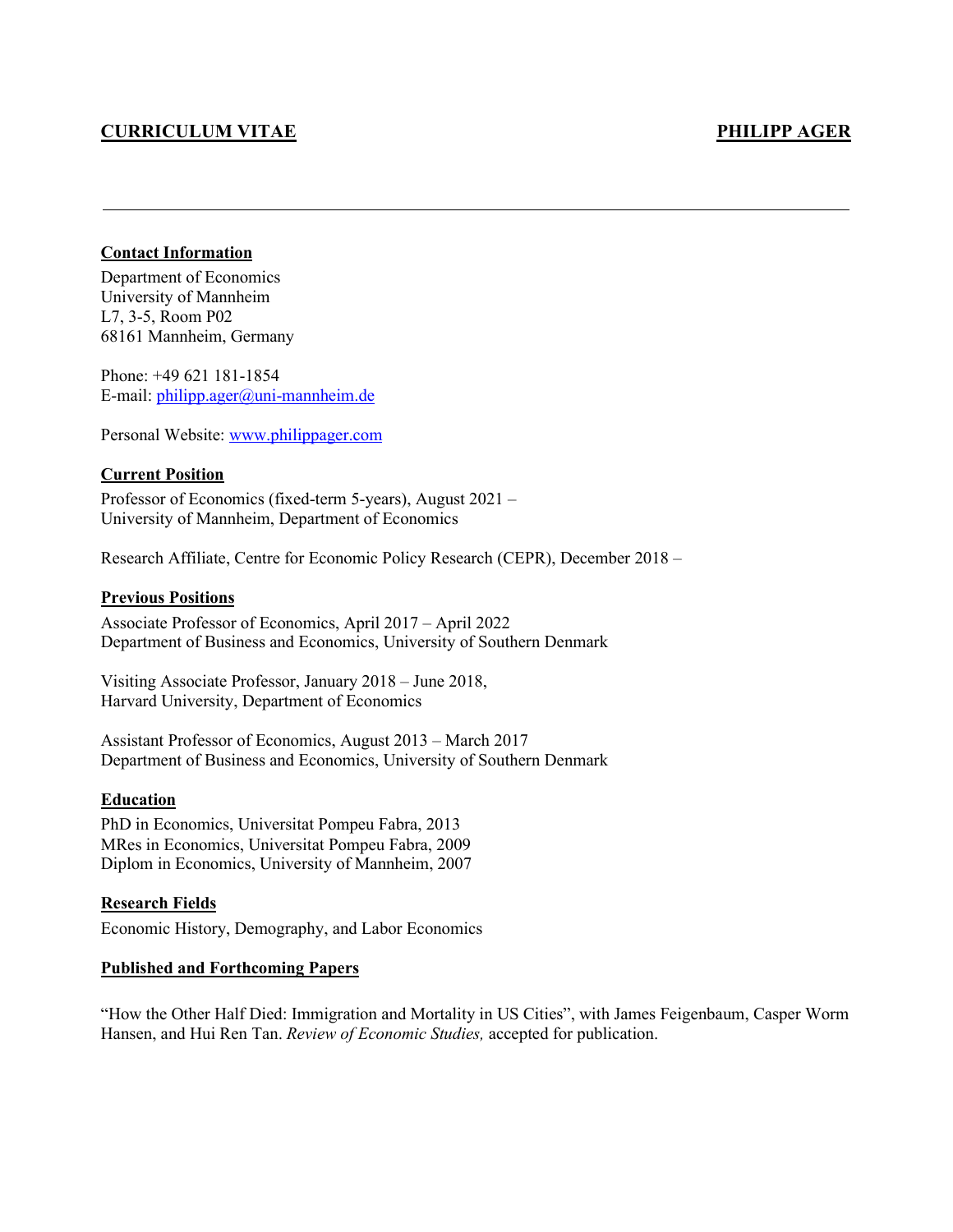"The Effect of Immigration Restrictions on Local Labor Markets: Lessons from the 1920s Border Closure", with Ran Abramitzky, Leah Boustan, Elior Cohen, and Casper Worm Hansen. *American Economic Journal: Applied Economics,* forthcoming.

"Killer Incentives: Rivalry, Performance and Risk-Taking among German Fighter Pilots, 1939-45", with Leonardo Bursztyn, Lukas Leucht, and Joachim Voth. *Review of Economic Studies,* forthcoming*.*

"School Closures during the 1918 Pandemic", with Katherine Eriksson, Ezra Karger, Peter Nencka, and Melissa Thomasson. *Review of Economics and Statistics,* forthcoming

"The Intergenerational Effects of a Large Wealth Shock: White Southerners after the Civil War", with Leah Boustan and Katherine Eriksson. *American Economic Review,* 2021, *v*ol. 111 (11), pp. 3767-94*.*

"Structural Change and the Fertility Transition", with Benedikt Herz and Markus Brueckner, *Review of Economics and Statistics,* 2020, 102(4), pp. 806-822.

"How the 1906 San Francisco Earthquake Shaped Economic Activity in the American West", with Katherine Eriksson, Casper Worm Hansen, and Lars Lønstrup, *Explorations in Economic History,* 2020, vol. 77 (July), pp. 101342.

"Agricultural Risk and the Spread of Religious Communities", with Antonio Ciccone, *Journal of the European Economic Association*, 2018, 16 (2), pp. 487-521.

"Fertility and early-life mortality: Evidence from smallpox vaccination in Sweden", with Casper Worm Hansen and Peter Sandholt Jensen, *Journal of the European Economic Association*, 2018, 16 (4), pp. 1021- 68.

"Immigrants' Genes: Genetic Diversity and Economic Development in the US", with Markus Brueckner, *Economic Inquiry*, 2018, vol. 56 (April), pp. 1149-64.

"The Boll Weevil Plague and its Effect on the Southern Agricultural Sector, 1889-1929", with Markus Brueckner and Benedikt Herz, *Explorations in Economic History,* 2017, vol. 65 (July), pp. 94-105.

"Cultural Diversity and Economic Growth: Evidence from the US during the Age of Mass Migration", with Markus Brueckner, *European Economic Review*, 2013, vol. 64 (November), pp. 76-97.

"The accuracy and efficiency of the Consensus Forecast: A further application and extension of the pooled approach", with Marcus Kappler and Steffen Osterloh, *International Journal of Forecasting*, 2009, vol. 25 (1), pp. 167-181.

#### **Working Papers**

"Church Membership and Social Insurance: Evidence from the Great Mississippi Flood of 1927", with Casper Worm Hansen and Lars Lønstrup. *Reject and Resubmit at the Economic Journal*

"Froebel's Gifts: How the Kindergarten Movement Changed the American Family", with Francesco Cinnirella. *CEPR Discussion Paper 15146.*

"Bank Deregulation and Financial Development: The US Free Banking Experience", with Fabrizio Spargoli.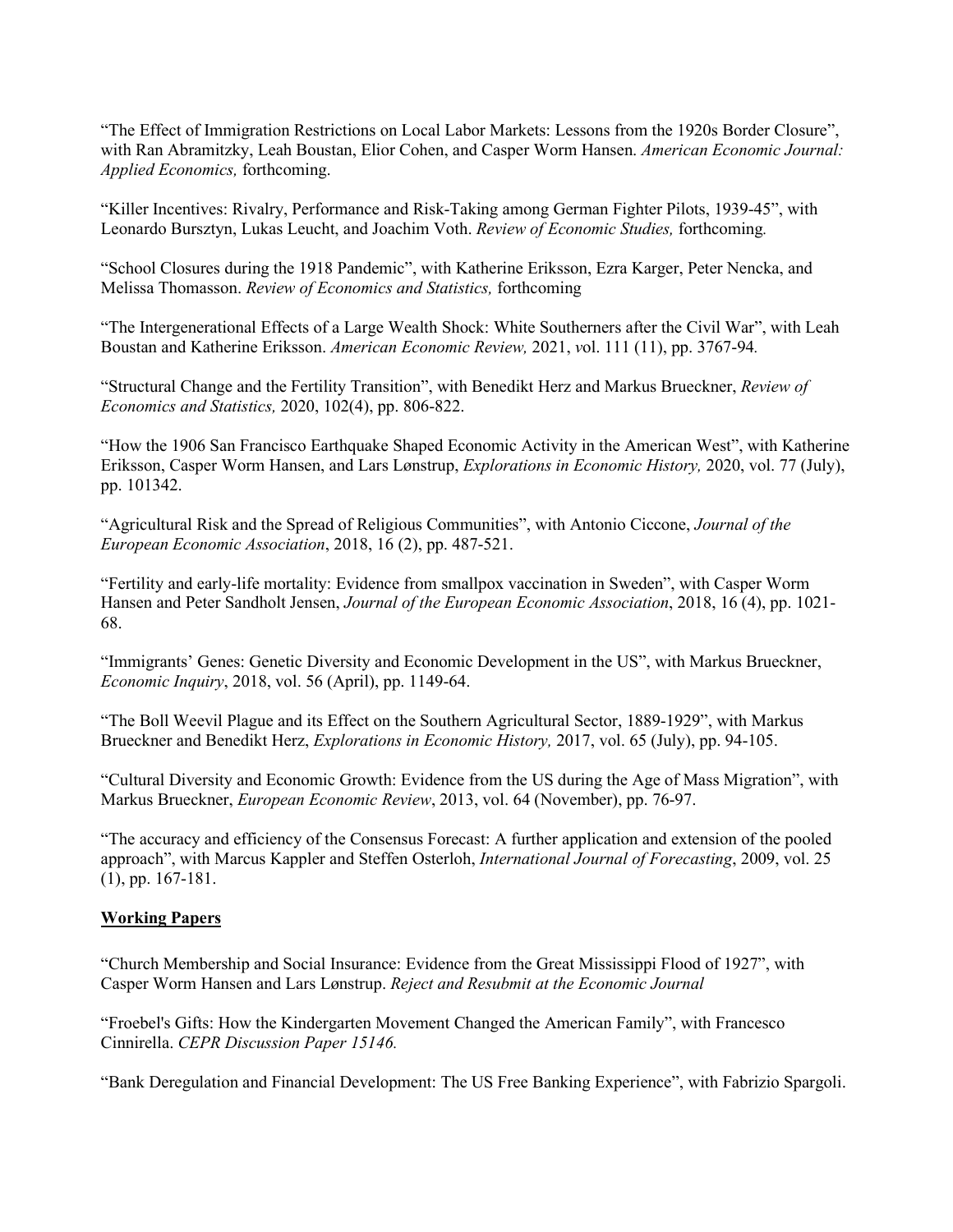"The Persistence of de Facto Power: Elites and Economic Development in the US South, 1840-1960"

## **Work in Progress**

"Gender-biased Technological Change and Structural Transformation: Evidence from the Diffusion of Milking Machines in Norway", with Marc Goni, and Kjell G. Salvanes.

"The Making of an American: Public Kindergartens and the Assimilation of Immigrant Children", with Francesco Cinnirella, Katherine Eriksson, Ezra Karger and Viktor Malein.

"The long-run impacts of the first kindergartens and day nurseries for poor children in early 20th century New York, with Viktor Malein.

#### **Honors, Scholarships, and Fellowships**

Danish Council for Independent Research, 2018: Project: ["Institutions of Care: The Role of Early Childhood](https://dff.dk/forskningsprojekter/database?SearchableText=Institutions+of+Care%3A+The+Role+of+Early+Childhood+Investments+for+Historical+Development)  [Investments for Historical Development"](https://dff.dk/forskningsprojekter/database?SearchableText=Institutions+of+Care%3A+The+Role+of+Early+Childhood+Investments+for+Historical+Development) (PI, amount: DKK 4,488.160 (~ 710.000 USD))

Danish Council for Independent Research, 2015: Project: "Diversity and Development: Evidence from Immigration Quotas" (joint with Casper Worm Hansen, amount: DKK 1,502.967 (~ 225.000 USD))

## **Conference Presentations**

ECONtribute Workshop (Bonn, 2021), AEA Annual Meetings (San Diego, 2020), Simposio of the Spanish Economic Association (Alicante, 2019), SSHA Annual Conference (Chicago, 2019), FAIR CELE Workshop (Bergen, 2019), RES Annual Conference (Warwick, 2019), Migration, Refugees, and the Stateless Conference (Kellogg School of Management, Evanston, 2019), LSE 4<sup>th</sup> Interwar Workshop (London, 2018), EHA Annual Conference (Montreal, 2018), World Economic History Conference (Boston, 2018), Deep-rooted Factors in Comparative Development Workshop (Providence, 2018), Economic Demography Workshop (Denver, 2018), AEA Annual Meetings (Philadelphia, 2018), ASREC Conference (Boston, 2017), 2nd Annual Meeting of the Danish Society for Economic and Social History (Copenhagen, 2016), NBER SI 2016 DAE (Boston, 2016), Zeuthen Workshop (University of Copenhagen, 2016), 3rd SDU Workshop on Applied Microeconomics (Odense, 2016), PAA Meeting (Washington DC, 2016), Economic Demography Workshop (Washington DC, 2016), RES Annual Conference (University of Sussex, 2016), AEA Annual Meetings (San Francisco, 2016), Simposio de la Asociación Española de Economía (Girona, 2015), FRESH Meeting (Universitat de Barcelona, 2015), 11<sup>th</sup> European Historical Economics Society Conference 2015 (Pisa, 2015), Historical Economics of Religion Workshop (Queens University Belfast, 2015), EBHS Conference (La Crosse, WI, 2015), Simposio of the Spanish Economic Association (Palma de Mallorca, 2014), SSHA Annual Conference (Toronto, 2014), EHA Annual Conference (Columbus, Ohio 2014), FRESH Meeting (University of Kent, 2014), Danish Public Choice Workshop (Copenhagen, 2014), AEA Annual Meetings (Philadelphia, 2014), Simposio of the Spanish Economic Association (Santander, 2013), Swedish Economic History Meeting (Lund, 2013), FRESH Meeting (Humboldt University of Berlin, 2013), 4th Workshop on Growth, History and Development (Odense, 2013), Simposio of the Spanish Economic Association (Vigo, 2012), Royal Economic Society (Royal Holloway, 2011), EHS Annual Conference (Cambridge, 2011)

# **Conference Attendances**

NBER DAE (Boston 2020, 2018, 2015), NBER Cohort Studies (Los Angeles, 2017, 2016), AEA Annual Meetings (Atlanta, 2019; Chicago, 2017), EHA Annual Conference (Atlanta, 2019; San Jose, 2017; Bolder, 2016; Nashville, 2015)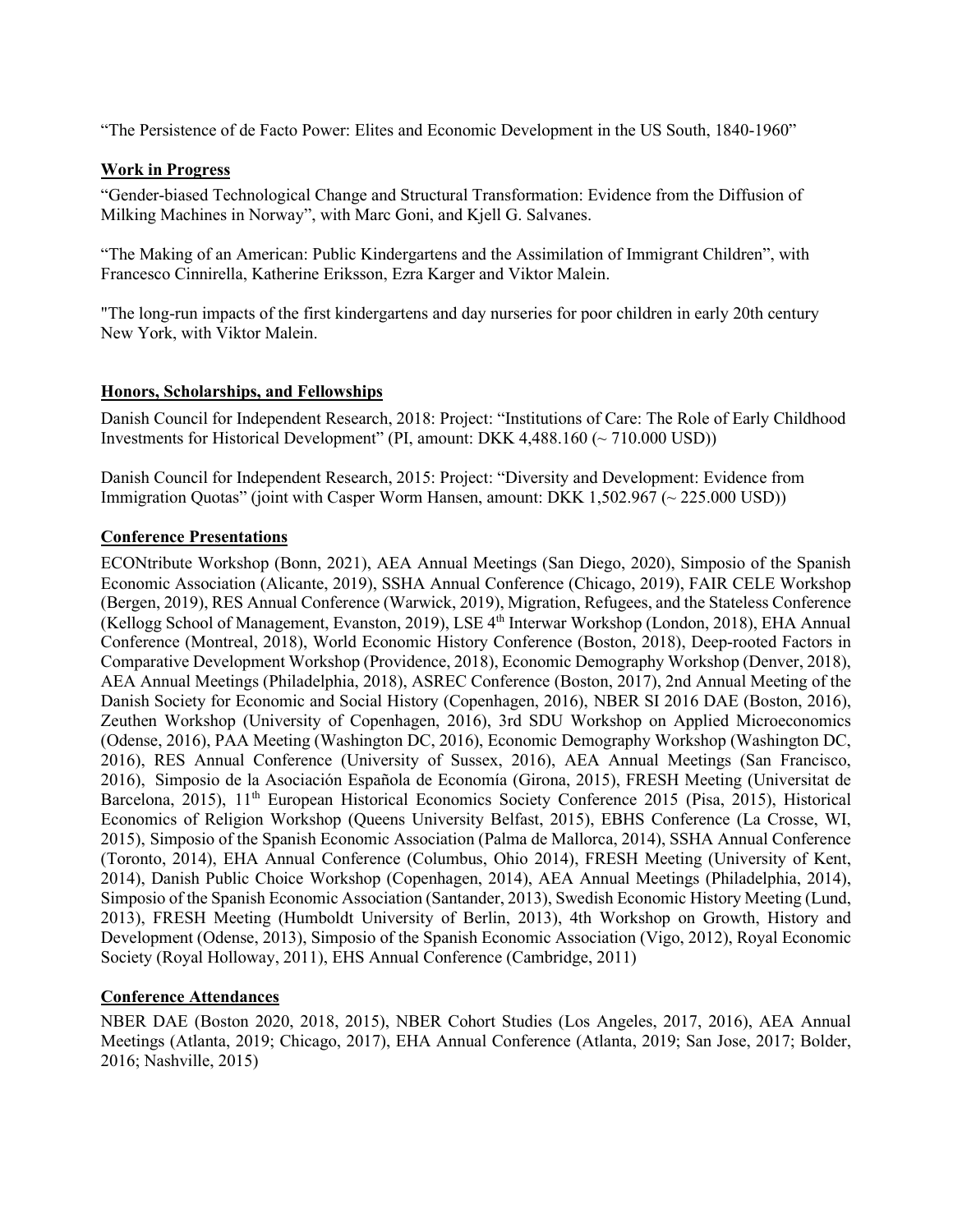## **Invited Presentations**

Northwestern (scheduled 2022), CERGE-EI (scheduled 2022), University of Konstanz (scheduled 2022), University of Groningen (scheduled 2022), London School of Economics Epstein Keynote Lecture (2022), University of Warwick (2022), University of Mannheim (2021), Stanford University (2021), Aarhus University (2021), Brown University (Providence, 2021), Dartmouth (Hanover, 2021), IFN (Stockholm, 2020), CSEF (Naples, 2019), Parthenope University of Naples (Naples, 2019), NYU Stern, (New York, 2018), Harvard University, (Cambridge, 2018), Brown University (Providence, 2018), Norwegian University of Science and Technology, (Trondheim, 2017), Humboldt University of Berlin (Berlin, 2017), Fed Chicago (Chicago, 2017), WU Vienna (Vienna, 2017), SFI (Copenhagen, 2017), University of Bonn (Bonn, 2016), UC Davis (Davis, 2016), University of Bayreuth (Bayreuth, 2016), LMU (Munich, 2016), CBS (Copenhagen, 2015), University of Exeter (Exeter, 2015), University of Copenhagen (Copenhagen, 2014), University of Modena and Reggio Emilia (Modena, 2014), Lund University (Lund, 2014), Universitat de Barcelona (Barcelona, 2013), University of Southern Denmark (Odense, 2013), UAB (Barcelona, 2013)

# **Editorial Service**

*Referee for academic journals:* American Economic Journal: Applied Economics, American Economic Review, American Economic Review: Insights, British Journal of Political Science, Demography, Economic History Review, Economic Journal, Economics of Education Review, European Economic Review, Explorations in Economic History, European Journal of Population, European Review of Economic History, Journal of Applied Econometrics, Journal of Comparative Economics, Journal of Development Economics, Journal of Economic Behavior and Organization, Journal of Economic Growth, Journal of Economic History, Journal of Law, Economics and Organization, Journal of Political Economy, Journal of Population Economics, Journal of Public Economics, Journal of the European Economic Association, Labour Economics, Oxford Economic Papers, Quarterly Journal of Economics, Review of Development Economics, Review of Economics and Statistics, Review of Economic Studies, Scandinavian Economic History Review, Social Science History

*Referee for funding agencies:* Agence National de la Recherche (France), Israel Science Foundation, National Science Foundation (United States)

#### **Professional Memberships**

American Economic Association, Economic History Association

# **Teaching Experience**

*University of Mannheim (since 2021):* Applied Economics (undergraduate), Macroeconomics (undergraduate), Historical Economic Development (graduate), Topics in Economic Demography (graduate)

*Harvard University (2018)*: Comparative Historical Economic Development (PhD)

*University of Southern Denmark (2013-2021)*: Applied Economics (undergraduate), Macroeconomics (undergraduate), Development Economics (undergraduate), Advanced Economic History (graduate), Long-Run Determinants of Economic Outcomes (graduate), Historical Perspectives on Current Economics Issues (graduate)

*University of Copenhagen (2017-2021)*: Economic History of Europe (Summer School, undergraduate)